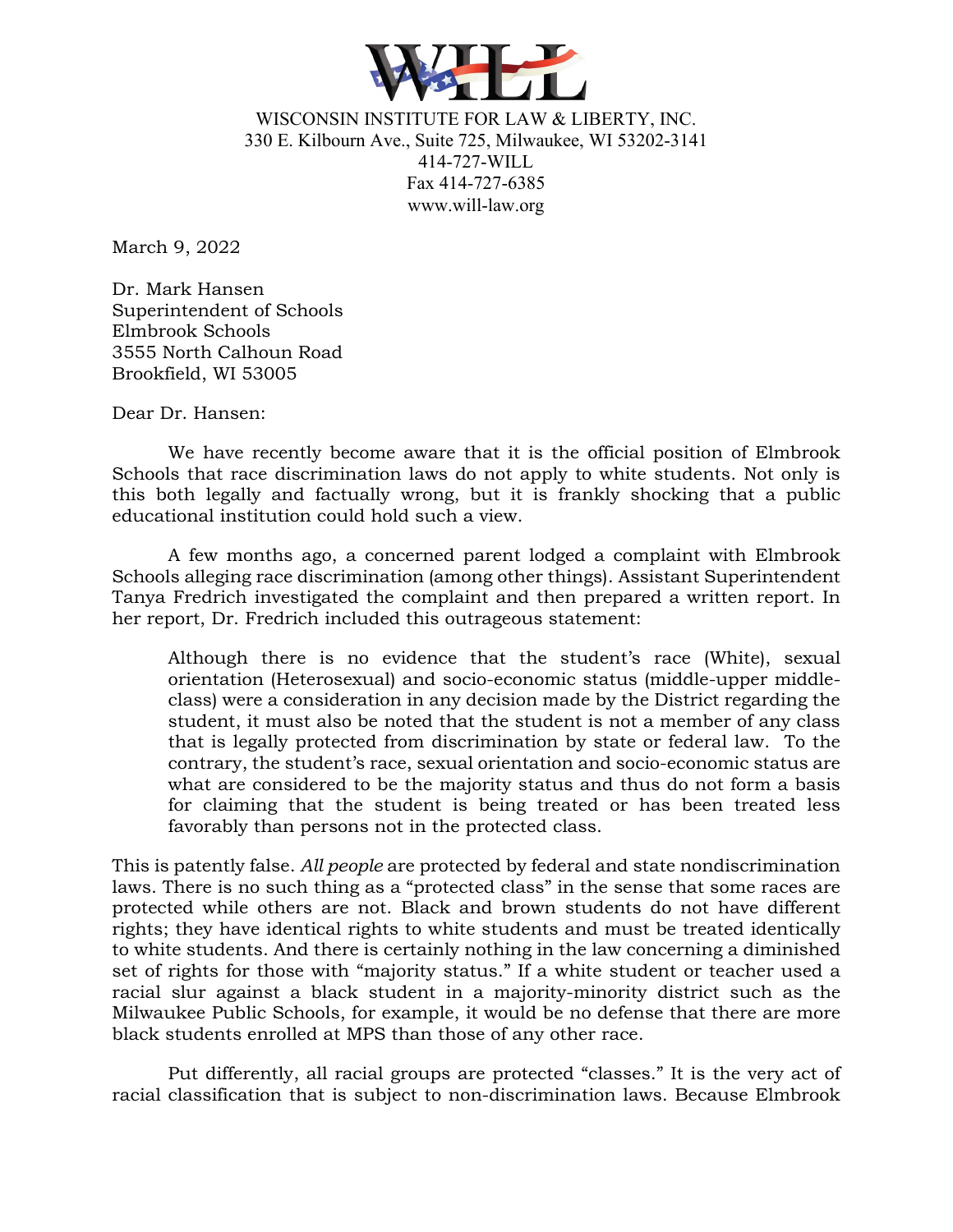Schools' mistake is so fundamental, and frankly so dangerous to the legal rights of parents and your students, it is important to explain the law in more detail.

The U.S. Constitution, which applies to Elmbrook Schools through the 14th Amendment, guarantees "equal protection of the laws." In the case of *Regents of the University of California v. Bakke,* the United States Supreme Court confirmed that a white student could bring a claim for race discrimination under the U.S. Constitution. In rejecting the argument that white students should be treated differently than minority students, the Court twice remarked that the U.S. Constitution has "never" been interpreted as protecting only minorities from race discrimination. And since that time, we are aware of no case anywhere suggesting that white students cannot bring a claim for race discrimination because they are white. In fact, the opposite is true.

Federal law mirrors the U.S. Constitution's protection of *all* people, whatever their race. Elmbrook Schools receive federal funds; therefore, it must follow Title VI of the Civil Rights Act of 1964. This Act guarantees that "no person" may be "subject to discrimination" "on the ground of race." 42 U.S.C. § 2000d. The Supreme Court, again in *Bakke*, explained that Title VI protects white students in the same way it protects minority students. Other similar federal laws, such as Title VII and the Civil Rights Act of 1866, likewise protect "whites as well as nonwhites." *See McDonald v. Santa Fe Trail Transp. Co*., 427 U.S. 273, 286 (1976).

This principle carries over into state law. Our Wisconsin Constitution similarly guarantees equality under law, mandating that governments, including school district employees, treat all students "equally," regardless of race. And Wisconsin Statutes, Section 118.13, prohibits all discrimination "on account of . . . race." The Wisconsin Department of Public Instruction is [emphatic:](https://dpi.wi.gov/sped/pupil-nondiscrimination) "*no pupil*" may be "treated in a different manner because of . . . race" (emphasis supplied). So just as in federal law, nothing in state law exempts a so-called "majority class" from the protection of civil rights laws.

To summarize, *all* race discrimination is *illegal* race discrimination under federal and state law. This has been settled law for decades.

To illustrate our point a bit more, consider two landmark cases. Nearly 20 years ago, the United States Supreme Court decided *Grutter v. Bollinger* and *Gratz v. Bollinger*. In both of those cases, white students brought claims of race discrimination to the U.S. Supreme Court. Although white students won in *Gratz* and different white students lost in *Grutter*, these cases are notable because not a single Supreme Court justice questioned, even slightly, the right of a white student to assert a claim of race discrimination under the Constitution or federal law. And as Dr. Fredrich might say, some of the plaintiffs in those cases could be described as "white" "heterosexual" and "middle-upper middle class," but they unquestionably had the right to petition the courts for violations of the law.

Given the grave nature of Elmbrook's mistake, we are asking that you take immediate steps to instruct your staff that *all students* are protected from